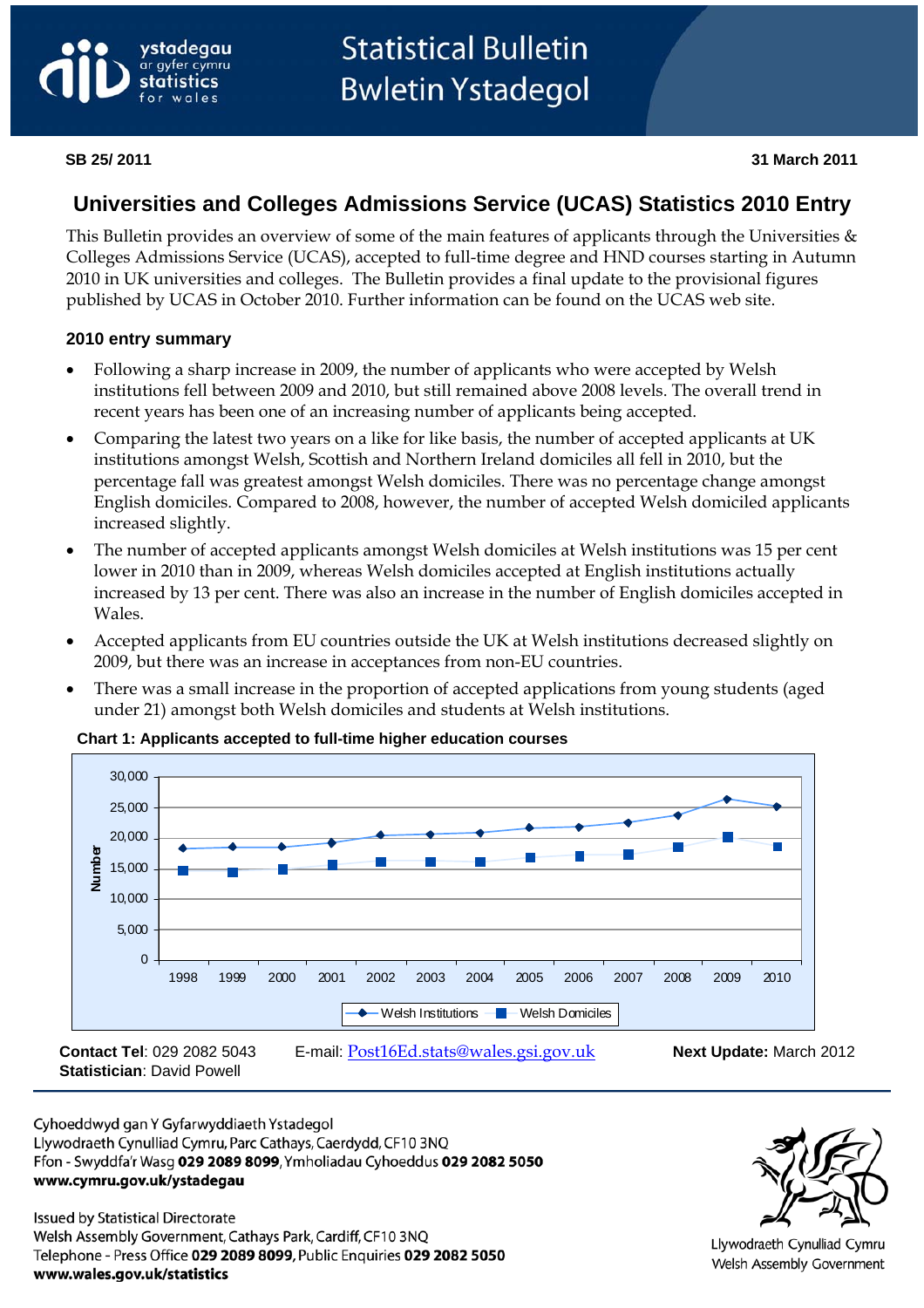#### **Applicants accepted to Welsh institutions, 2010 entry**

- 25,162 applicants were accepted by Welsh institutions. This was a five per cent decrease on 2009, but still six per cent higher than in 2008 and 37 per cent higher than in 1998. (*Chart 1, Table 1.1*).
- 48 per cent of all applicants accepted by Welsh institutions were from Wales. This was six percentage points lower than the proportion in 2009 *(Chart 2, Table 1.1, Table 1.2).*
- The number of accepted applications by English students to Welsh institutions increased by eight per cent over this period. *(Chart 2, Table 1.1)*. 42 per cent of accepted applicants were from England; 29 per cent of these came from the South West and 20 per cent from the South East. Nine per cent of applicants accepted came from overseas and 46 per cent of these were from EU countries *(Table 1.2)*.
- 79 per cent of applicants accepted by Welsh institutions were aged under 21 (one percentage point higher than in 2009) and 10 per cent were aged 25 and over (one percentage point lower than in 2009) *(Table 1.3)*.
- For accepted applicants the most popular subjects were *Biological Sciences* (12 per cent), *Creative Arts and Design* (10 per cent) and *Business and Administrative Studies* (10 per cent) which were also the three most popular subjects for the 2008 and 2009 entries *(Chart 3, Table 1.4)*.
- Accepted applicants to *Engineering* and to *Technologies* were the most male dominated (90 per cent and 89 per cent respectively were from males), while over 82 per cent of accepted applicants to *Education* and 80 per cent of accepted applicants to *Subjects allied to Medicine* were female. Overall 54 per cent of successful applicants to Welsh HEIs were female (*Table 1.4*).
- 1,722 successful applicants to Welsh HEIs deferred their enrolment, a five per cent decrease compared with the previous year. Of all deferred enrolments 64 per cent were English domiciled (*Table 1.1a).*

#### **Welsh domiciled applicants accepted to UK institutions, 2010 entry**

- 18,671 Welsh domiciled applicants were accepted by UK institutions an eight per cent decrease on 2009, but still slightly higher than in 2008 and 27 per cent higher than in 1998. The number of accepted Welsh domiciled applicants at Welsh institutions was 15 per cent lower than in 2009, whilst the number at English institutions increased 13 per cent, the third consecutive year there had been an increase *(Chart 1, Table 2.1).*
- Excluding ex-CATCH courses<sup>1</sup>, accepted applicants to UK institutions amongst Scottish and Northern Ireland domiciles fell compared to 2009 (by five per cent and one per cent respectively).
- 65 per cent of successful Welsh domiciled applicants were accepted by Welsh institutions, six percentage points lower than in 2009, but 10 percentage points higher than 1998 *(Chart 4, Table 2.1)*.
- 98 per cent of those accepted at non-Welsh institutions were at English institutions *(Table 2.2)*.
- 78 per cent of Welsh applicants accepted by UK institutions were under 21 years of age (two percentage points higher than in 2009) and 12 per cent were aged 25 and over (one percentage point lower than in 2009). *(Table 2.3)*.
- For accepted applicants the most popular subjects were *Creative Arts and Design* (11 per cent), *Subjects allied to Medicine* (10 per cent) and *Business and Administrative Studies* (nine per cent), which were also the three most popular subjects for the 2008 and 2009 entries. *(Chart 5, Table 2.4)*
- Over 90 per cent of successful applicants to *Engineering* were male. Conversely, just over 80 per cent of accepted applicants to *Education* and to *Subjects allied to Medicine* were female. Overall 56 per cent of successful applicants from Welsh domiciles were female (*Table 2.4*).
- 93 per cent2 of Welsh accepted applicants with a known ethnicity were white *(Table 2.5).*
- 1,061 successful Welsh domiciled applicants to UK HEIs deferred their enrolment, a seven per cent decrease compared to 2009. Of all deferred enrolments 57 per cent were to Welsh HEIs (*Table2.1a*).

 $\overline{a}$ <sup>1</sup> Applications previously processed by CATCH were processed through UCAS for first time in 2010. See 3.6 in Notes section.

 $2$  Prior to the 2004 entry bulletin, ethnicity had been presented as a percentage of all applicants, rather than of those of known ethnicity.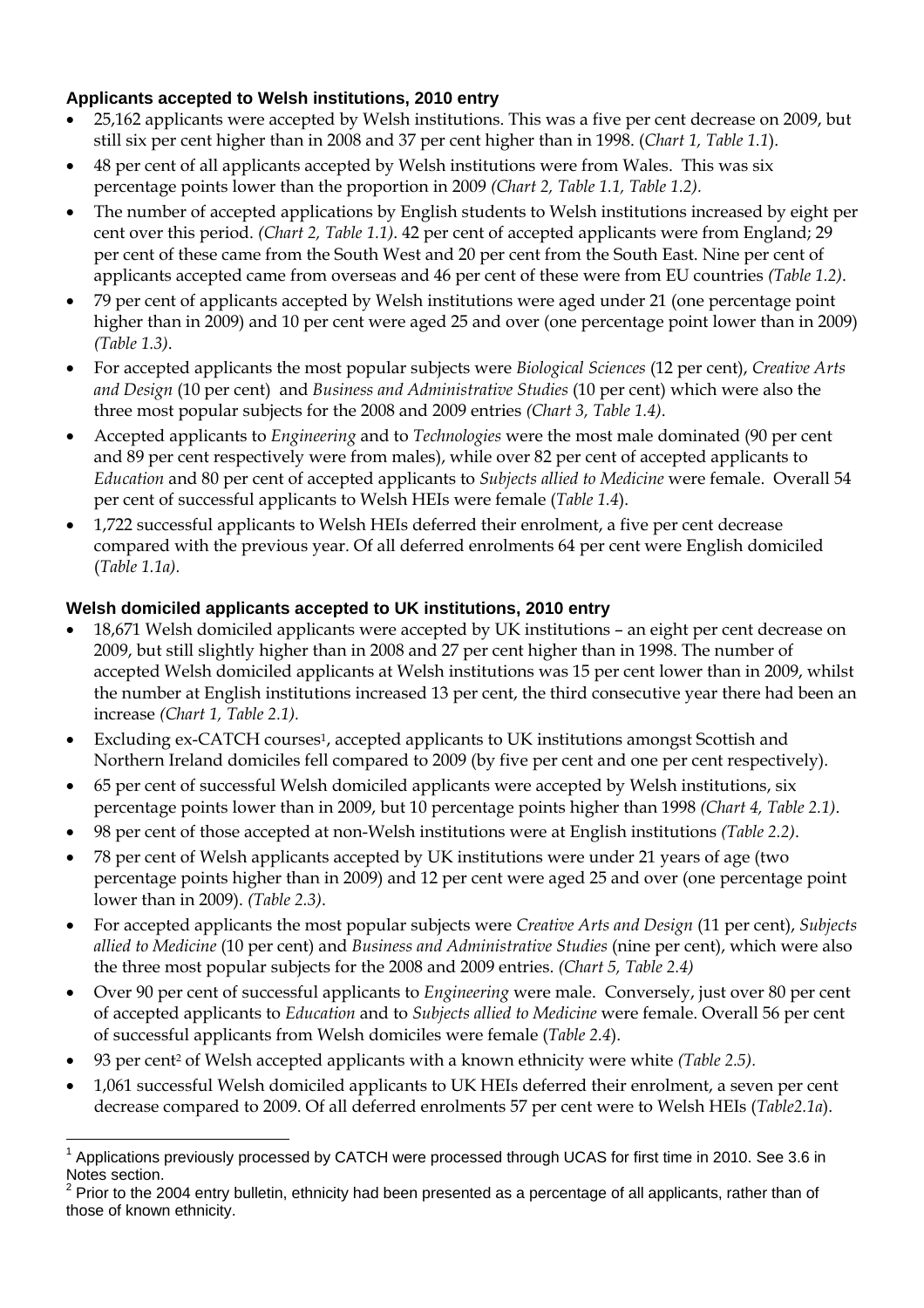#### **Chart 2: Welsh institutions: Applicants accepted by country of domicile**

*Welsh domiciles accepted to Welsh HEIs fell in 2010, whereas accepted English domiciles continued to increase.* 



#### **Chart 3: Welsh institutions: Applicants accepted by subject of study, 2010 entry**

*The most popular subject of study for accepted applicants to Welsh HEIs in 2010 was Biological Sciences.* 

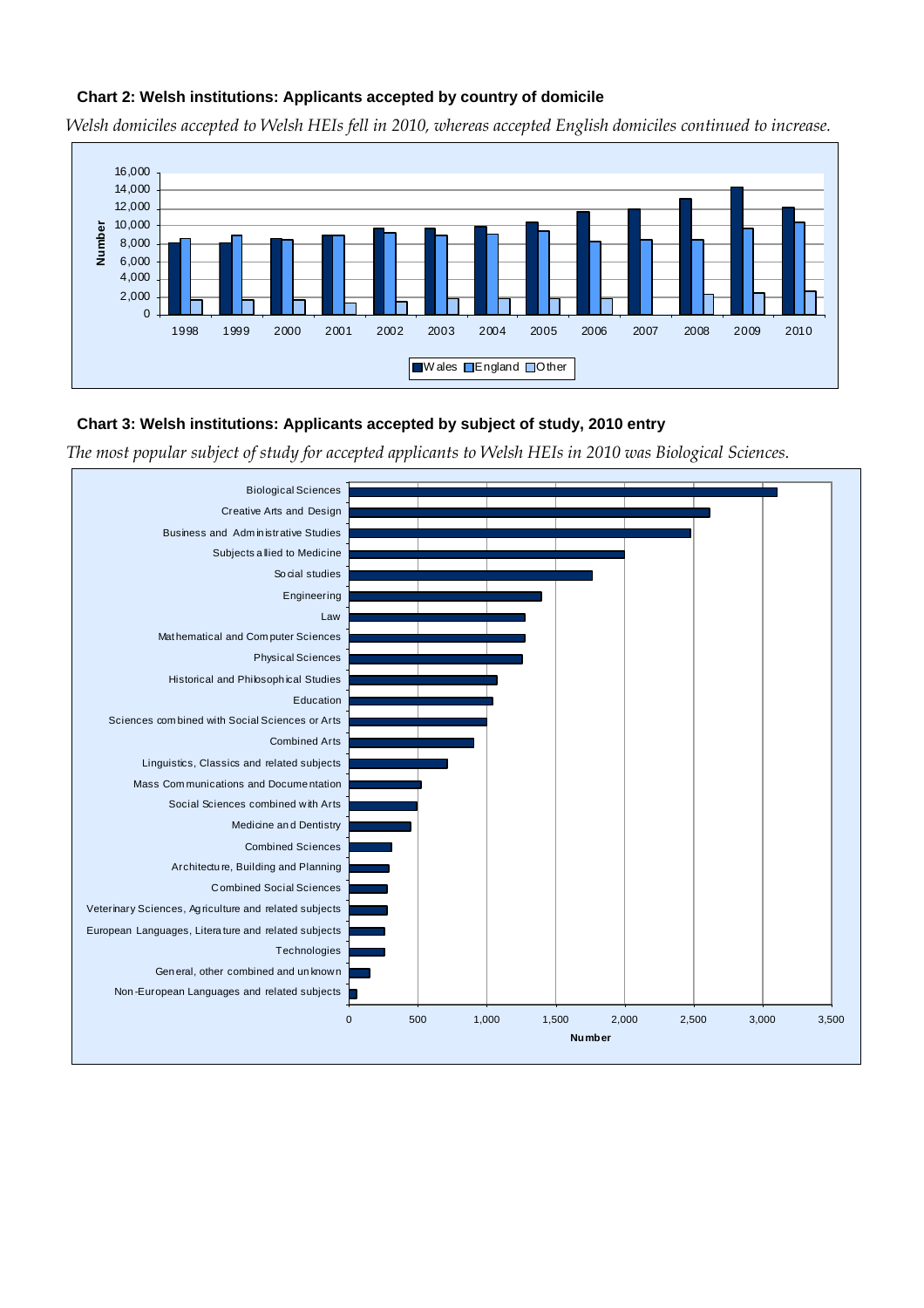#### **Chart 4: Welsh accepted applicants: By country of accepting institution**

*In 2010, fewer Welsh domiciles were accepted to Welsh HEIs than in 2009, but more were accepted to English institutions than in the previous year.* 



#### **Chart 5: Welsh accepted applicants: By subject of study, 2010 entry**

*The most popular subject of study for accepted Welsh domicile applicants in 2010 was Creative Arts and Design.* 

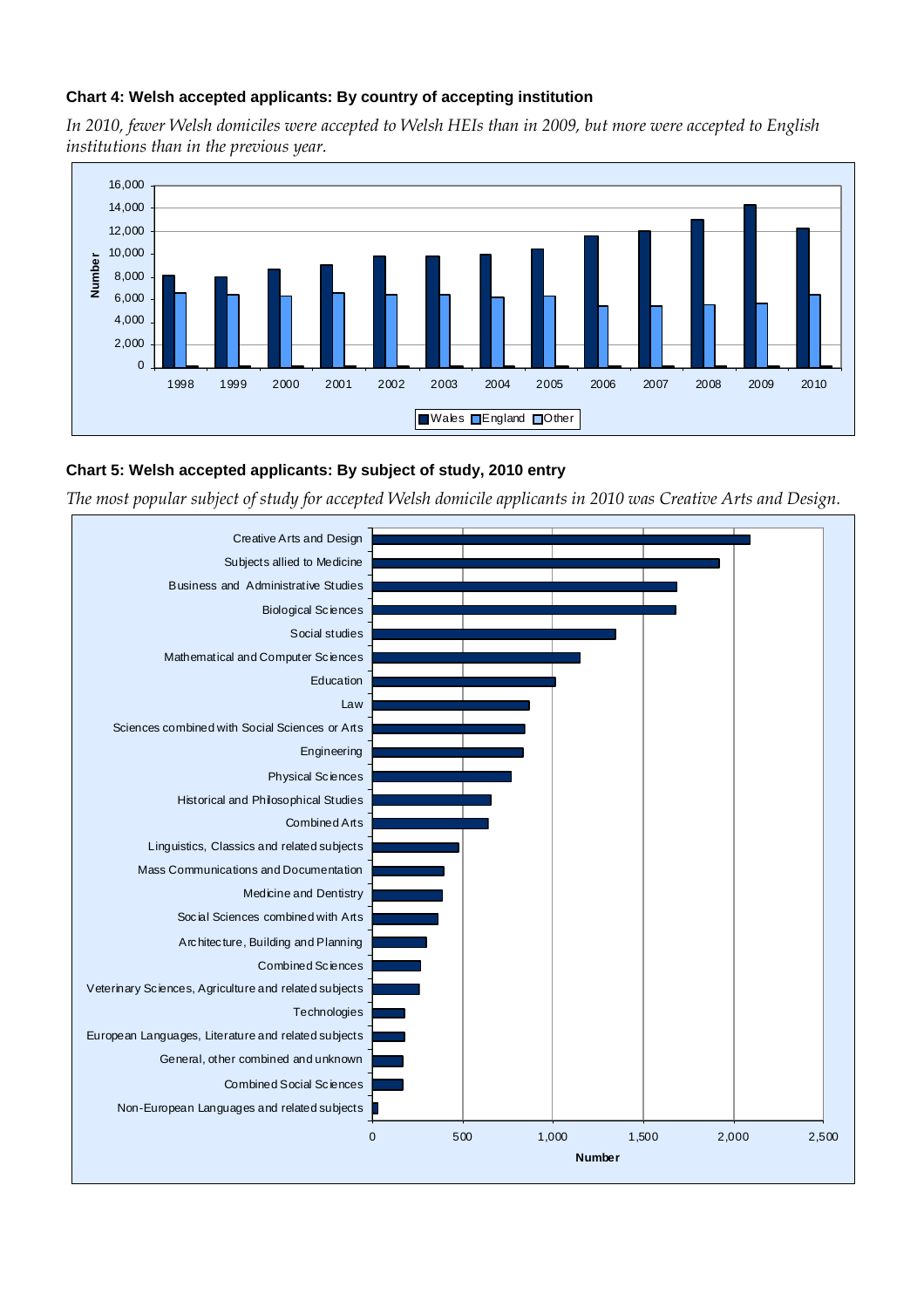|           |        |        | <b>UK domiciled</b>           |                 |                          | <b>Overseas</b>         |                         | <b>Unknown</b>          |              |
|-----------|--------|--------|-------------------------------|-----------------|--------------------------|-------------------------|-------------------------|-------------------------|--------------|
|           |        |        |                               | <b>Northern</b> | Other                    |                         |                         | or                      |              |
|           |        |        | <b>Wales England Scotland</b> | Ireland         | <b>UK</b>                | EU                      | Non-EU                  | stateless               | <b>Total</b> |
| Number:   |        |        |                               |                 |                          |                         |                         |                         |              |
| 1998      | 8,041  | 8,660  | 88                            | 164             | ٠                        | 774                     | 582                     |                         | 18,309       |
| 1999      | 8,032  | 8,898  | 83                            | 122             | ٠                        | 870                     | 511                     |                         | 18,516       |
| 2000      | 8,530  | 8,429  | 90                            | 124             |                          | 746                     | 602                     | 1                       | 18,522       |
| 2001      | 8,993  | 8,851  | 84                            | 96              |                          | 583                     | 602                     | 2                       | 19,211       |
| 2002      | 9,771  | 9,189  | 77                            | 93              | 9                        | 612                     | 733                     | ÷,                      | 20,484       |
| 2003      | 9,726  | 8,966  | 71                            | 92              | 20                       | 632                     | 997                     | 1                       | 20,505       |
| 2004      | 9,882  | 9,133  | 65                            | 107             | 20                       | 671                     | 932                     |                         | 20,810       |
| 2005      | 10,400 | 9,471  | 64                            | 109             | 11                       | 686                     | 910                     | $\overline{\mathbf{c}}$ | 21,653       |
| 2006      | 11,616 | 8,286  | 58                            | 110             | 16                       | 743                     | 919                     | 1                       | 21,749       |
| 2007      | 11,945 | 8,445  | 44                            | 101             | 38                       | 779                     | 1,133                   | 3                       | 22,488       |
| 2008      | 12,982 | 8,477  | 67                            | 109             | $\overline{\mathbf{4}}$  | 831                     | 1,157                   | 12                      | 23,639       |
| 2009      | 14,373 | 9,694  | 52                            | 117             | 4                        | 1,078                   | 1,086                   | 17                      | 26,421       |
| 2010      | 12,178 | 10,469 | 55                            | 169             | $\overline{\phantom{a}}$ | 1,044                   | 1,240                   | $\overline{7}$          | 25,162       |
| Per cent: |        |        |                               |                 |                          |                         |                         |                         |              |
| 1998      | 44     | 47     |                               | 1               |                          | 4                       | 3                       |                         | 100          |
| 1999      | 43     | 48     |                               | 1               |                          | $\mathbf 5$             | 3                       |                         | 100          |
| 2000      | 46     | 46     |                               | 1               |                          | $\overline{\mathbf{4}}$ | 3                       |                         | 100          |
| 2001      | 47     | 46     |                               |                 |                          | 3                       | 3                       |                         | 100          |
| 2002      | 48     | 45     |                               |                 |                          | 3                       | $\overline{\mathbf{4}}$ |                         | 100          |
| 2003      | 47     | 44     |                               |                 |                          | 3                       | 5                       |                         | 100          |
| 2004      | 47     | 44     |                               | 1               |                          | 3                       | $\overline{\mathbf{4}}$ |                         | 100          |
| 2005      | 48     | 44     |                               | 1               |                          | 3                       | 4                       |                         | 100          |
| 2006      | 53     | 38     |                               | 1               |                          | 3                       | 4                       |                         | 100          |
| 2007      | 53     | 38     |                               |                 |                          | 3                       | 5                       |                         | 100          |
| 2008      | 55     | 36     |                               |                 |                          | $\overline{\mathbf{4}}$ | 5                       |                         | 100          |
| 2009      | 54     | 37     |                               |                 |                          | 4                       | $\overline{\mathbf{4}}$ |                         | 100          |
| 2010      | 48     | 42     |                               | 1               |                          | 4                       | 5                       |                         | 100          |

**Table 1.1: Welsh institutions: Applicants accepted by country of domicile and year of entry (a)**

(a) Percentages may not add to totals due to rounding.

Source: Universities and Colleges Admissions Service

#### **Table 1.1a: Welsh institutions: Deferred applicants accepted by country of domicile and year of application and deferred entry (a)**

| Year of     | Year of<br>deferred |              |                |                 |                  |       |
|-------------|---------------------|--------------|----------------|-----------------|------------------|-------|
| application | entry               | <b>Wales</b> | <b>England</b> | <b>Scotland</b> | Northern Ireland | Total |
| 2001        | 2002                | 360          | 1,275          | 7               | 6                | 1,648 |
| 2002        | 2003                | 481          | 1,305          | 14              | 4                | 1,804 |
| 2003        | 2004                | 506          | 1,297          | 9               | 8                | 1,820 |
| 2004        | 2005                | 625          | 1,377          | 16              | 9                | 2,027 |
| 2005        | 2006                | 612          | 1,275          | 9               | 8                | 1,904 |
| 2006        | 2007                | 620          | 1,062          | 8               | 5                | 1,695 |
| 2007        | 2008                | 621          | 1,168          | 6               | 5                | 1,800 |
| 2008        | 2009                | 599          | 1,009          | 11              | 4                | 1,623 |
| 2009        | 2010                | 716          | 1,077          | 5               | 6                | 1,804 |
| 2010        | 2011                | 601          | 1,106          | 5               | 10               | 1,722 |

Source: Universities and Colleges Admissions Service

(a) Deferred applicants are included in other tables according to their year of application (See Notes for further information).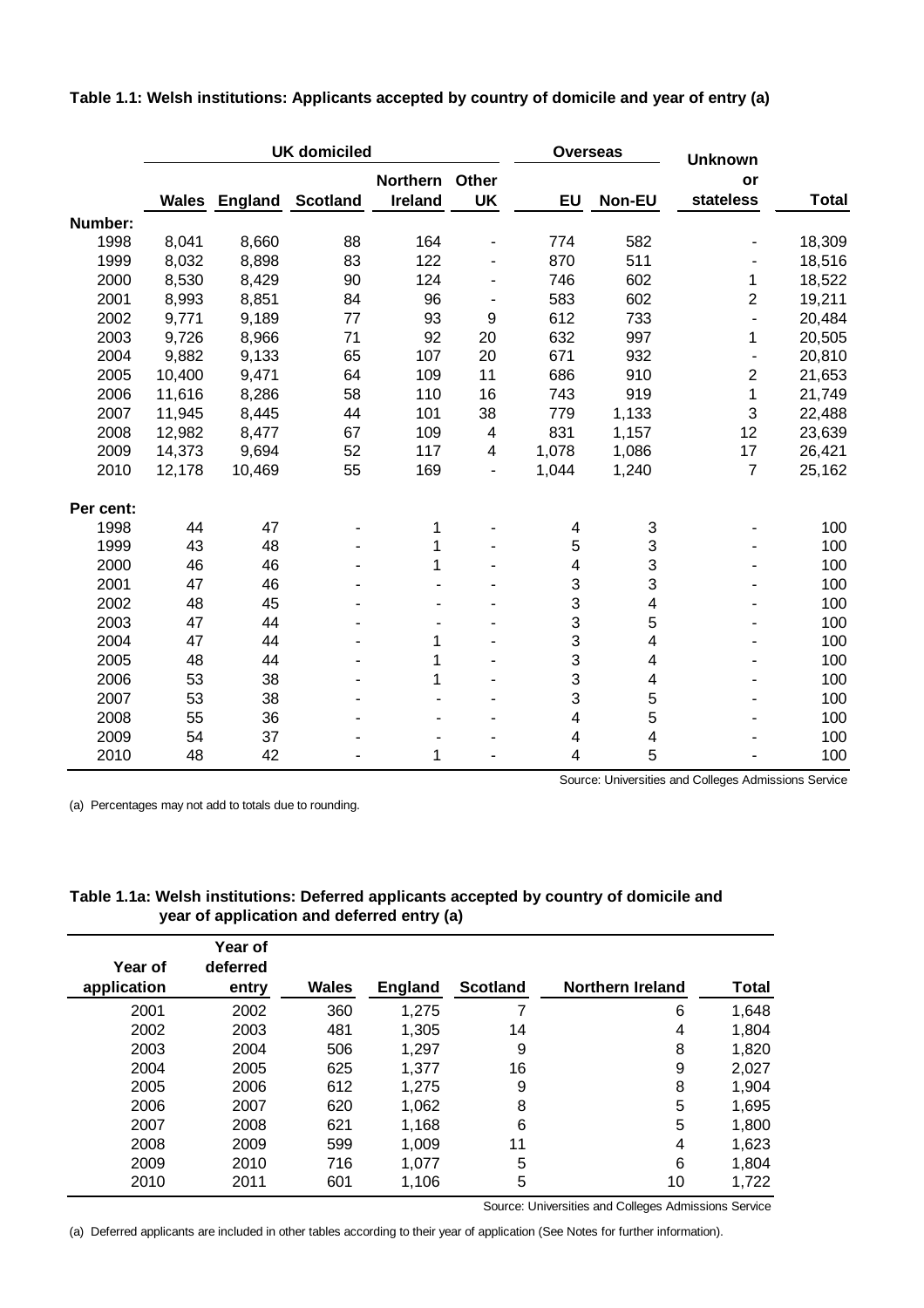|                           |               | <b>Males</b><br><b>Females</b> |               |                | <b>Total</b>  |                  |
|---------------------------|---------------|--------------------------------|---------------|----------------|---------------|------------------|
| Country or                |               |                                |               |                |               |                  |
| <b>Region of domicile</b> | <b>Number</b> | Per cent                       | <b>Number</b> | Per cent       | <b>Number</b> | Per cent         |
| <b>England</b>            | 5,165         | 44                             | 5,304         | 39             | 10,469        | 42               |
| North East                | 50            |                                | 56            |                | 106           |                  |
| Yorkshire & the Humber    | 199           | $\overline{2}$                 | 170           |                | 369           | 1                |
| North West (b)            | 574           | 5                              | 576           | 4              | 1,150         | 5                |
| East Midlands             | 258           | $\overline{2}$                 | 291           | $\overline{2}$ | 549           | $\boldsymbol{2}$ |
| <b>West Midlands</b>      | 870           | 7                              | 930           | 7              | 1,800         | $\overline{7}$   |
| Eastern                   | 388           | 3                              | 330           | $\overline{2}$ | 718           |                  |
| Greater London            | 370           | 3                              | 289           | $\overline{2}$ | 659           | $\frac{3}{3}$    |
| South East                | 1,047         | 9                              | 1,070         | 8              | 2,117         | 8                |
| South West                | 1,409         | 12                             | 1,592         | 12             | 3,001         | 12               |
| <b>Wales</b>              | 5,262         | 45                             | 6,916         | 51             | 12,178        | 48               |
| Northern Ireland          | 77            | 1                              | 92            | 1              | 169           | 1                |
| <b>Scotland</b>           | 23            |                                | 32            |                | 55            |                  |
| <b>Other UK</b>           |               |                                |               |                |               |                  |
| <b>Total overseas</b>     | 1,161         | 10                             | 1,130         | 8              | 2,291         | 9                |
| Africa                    | 79            | 1                              | 64            |                | 143           | 1                |
| Americas                  | 34            |                                | 59            |                | 93            |                  |
| Australasia               | 1             |                                |               |                | 1             |                  |
| Europe (EU)               | 512           | $\overline{4}$                 | 532           | 4              | 1,044         | $\overline{4}$   |
| Europe (non EU)           | 39            |                                | 69            |                | 108           |                  |
| <b>Far East</b>           | 405           | 3                              | 377           | 3              | 782           | 3                |
| <b>Middle East</b>        | 86            | 1                              | 27            |                | 113           |                  |
| Total (c)                 | 11,688        | 100                            | 13,474        | 100            | 25,162        | 100              |

**Table 1.2: Welsh institutions: Applicants accepted by Country or region, 2010 entry (a)**

(b) Includes Merseyside.

(c) Includes those of unknown region of domicile or stateless.

#### **Table 1.3: Welsh institutions: Applicants accepted by age(a)**

|      | 20 and under  |          |               | 21 to 24 | 25 to 39      |          | 40 and over |          | All    |                |
|------|---------------|----------|---------------|----------|---------------|----------|-------------|----------|--------|----------------|
|      | <b>Number</b> | Per cent | <b>Number</b> | Per cent | <b>Number</b> | Per cent | Number      | Per cent |        | Number Percent |
| 2001 | 15,502        | 81       | 1,830         | 10       | 1,464         | 8        | 415         | 2        | 19,211 | 100            |
| 2002 | 16.418        | 80       | 1,995         | 10       | 1.654         | 8        | 417         | 2        | 20,484 | 100            |
| 2003 | 16,300        | 79       | 2.027         | 10       | 1,721         | 8        | 457         | 2        | 20,505 | 100            |
| 2004 | 16.388        | 79       | 2.048         | 10       | 1.897         | 9        | 477         | 2        | 20,810 | 100            |
| 2005 | 17,213        | 79       | 2,154         | 10       | 1,830         | 8        | 456         | 2        | 21,653 | 100            |
| 2006 | 17,153        | 79       | 2,286         | 11       | 1.797         | 8        | 513         | 2        | 21.749 | 100            |
| 2007 | 17,817        | 79       | 2,315         | 10       | 1,885         | 8        | 471         | 2        | 22,488 | 100            |
| 2008 | 18.597        | 79       | 2.541         | 11       | 1,981         | 8        | 520         | 2        | 23.639 | 100            |
| 2009 | 20,505        | 78       | 3,006         | 11       | 2,250         | 9        | 660         | 2        | 26,421 | 100            |
| 2010 | 19.793        | 79       | 2,866         | 11       | 2.018         | 8        | 485         | 2        | 25,162 | 100            |

Source: Universities and Colleges Admissions Service

(a) Percentages may not add to totals due to rounding.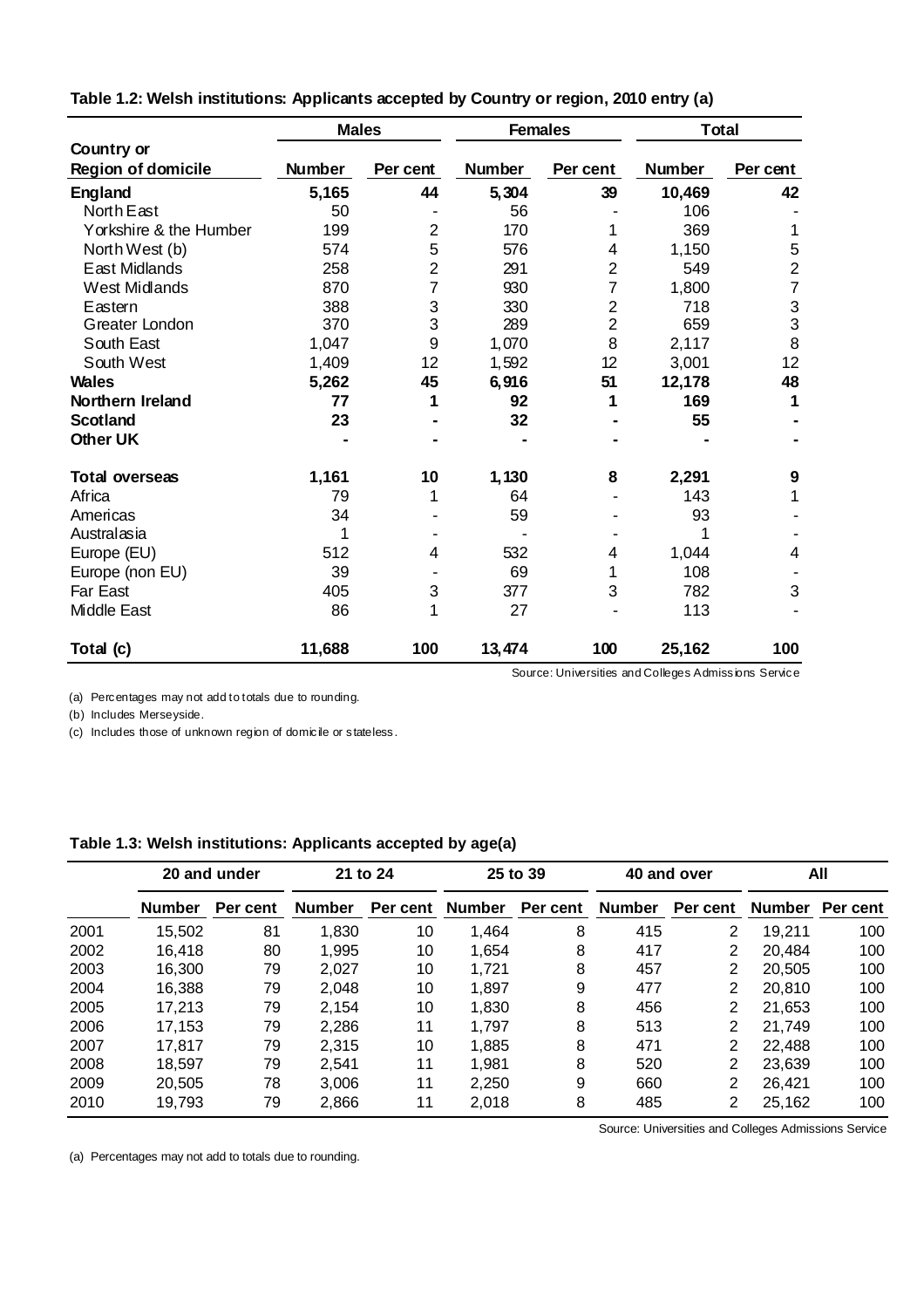| Table 1.4: Welsh institutions: Applicants accepted by subject of study and gender, 2010 entry (a) |
|---------------------------------------------------------------------------------------------------|
|---------------------------------------------------------------------------------------------------|

|                                                                   | <b>Males</b>  |                  | <b>Females</b> |                         | <b>Total</b>  |                  |
|-------------------------------------------------------------------|---------------|------------------|----------------|-------------------------|---------------|------------------|
| <b>JACS Subject Group</b>                                         | <b>Number</b> | Per cent         | <b>Number</b>  | Per cent                | <b>Number</b> | Per cent         |
| Medicine and Dentistry                                            | 172           | 1                | 278            | $\overline{2}$          | 450           | $\overline{2}$   |
| Subjects allied to Medicine                                       | 401           | 3                | 1,593          | 12                      | 1,994         | 8                |
| <b>Biological Sciences</b>                                        | 1,430         | 12               | 1,675          | 12                      | 3,105         | 12               |
| Veterinary Sciences, Agriculture                                  |               |                  |                |                         |               |                  |
| and related subjects                                              | 123           | 1                | 150            | $\mathbf 1$             | 273           | 1                |
| <b>Physical Sciences</b>                                          | 788           | $\overline{7}$   | 465            | 3                       | 1,253         | 5                |
| Mathematical and Computer                                         |               |                  |                |                         |               |                  |
| Sciences                                                          | 989           | 8                | 288            | $\overline{2}$          | 1,277         | 5                |
| Engineering                                                       | 1,253         | 11               | 138            | 1                       | 1,391         | $\,6$            |
| Technologies                                                      | 222           | $\overline{2}$   | 28             |                         | 250           | $\mathbf{1}$     |
| Architecture, Building and Planning                               | 192           | $\overline{c}$   | 91             | 1                       | 283           | 1                |
| Social studies                                                    | 656           | 6                | 1,104          | 8                       | 1,760         | $\overline{7}$   |
| Law<br><b>Business and Administrative</b>                         | 489           | $\overline{4}$   | 789            | 6                       | 1,278         | 5                |
| <b>Studies</b>                                                    | 1,283         | 11               | 1,188          | 9                       | 2,471         | 10               |
| Mass Communications and                                           |               |                  |                |                         |               |                  |
| Documentation                                                     | 223           | $\overline{2}$   | 299            | $\overline{2}$          | 522           | $\overline{2}$   |
| Linguistics, Classics and related                                 |               |                  |                |                         |               |                  |
| subjects                                                          | 208           | $\overline{2}$   | 501            | $\overline{\mathbf{4}}$ | 709           | 3                |
| European Languages, Literature                                    |               |                  |                |                         |               |                  |
| and related subjects                                              | 73            | 1                | 183            | 1                       | 256           | 1                |
| Non-European Languages and                                        |               |                  |                |                         |               |                  |
| related subjects                                                  | 15            |                  | 30             |                         | 45            |                  |
| Historical and Philosophical Studies                              | 566           | 5                | 506            | 4                       | 1,072         | $\overline{4}$   |
| Creative Arts and Design                                          | 1,055         | $\boldsymbol{9}$ | 1,563          | 12                      | 2,618         | 10               |
| Education                                                         | 191           | $\overline{2}$   | 851            | 6                       | 1,042         | $\overline{4}$   |
| <b>Combined Arts</b>                                              | 268           | $\overline{2}$   | 636            | 5                       | 904           | $\overline{4}$   |
| <b>Combined Sciences</b>                                          | 173           | 1                | 130            | 1                       | 303           | 1                |
| <b>Combined Social Sciences</b>                                   | 110           | 1                | 166            | 1                       | 276           | 1                |
| Sciences combined with Social                                     |               |                  |                |                         |               |                  |
| Sciences or Arts                                                  | 543           | 5                | 450            | 3                       | 993           | 4                |
| Social Sciences combined with Arts<br>General, other combined and | 207           | 2                | 280            | $\overline{2}$          | 487           | $\boldsymbol{2}$ |
| unknown                                                           | 58            |                  | 92             | 1                       | 150           | 1                |
| <b>Total</b>                                                      | 11,688        | 100              | 13,474         | 100                     | 25,162        | 100              |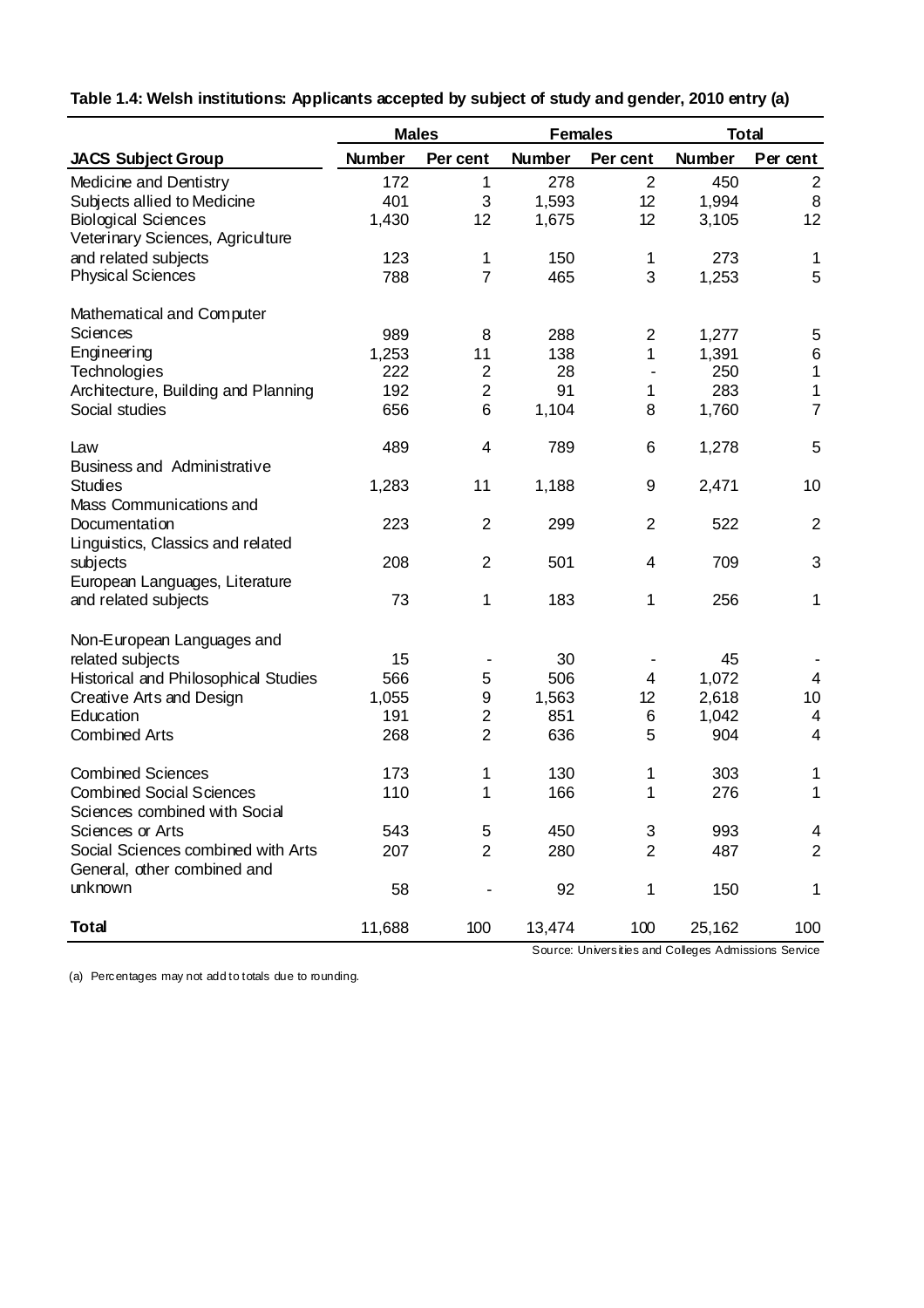|           |              |                |          | Northern                |              |
|-----------|--------------|----------------|----------|-------------------------|--------------|
| Number:   | <b>Wales</b> | <b>England</b> | Scotland | <b>Ireland</b>          | <b>Total</b> |
| 1998      | 8,041        | 6,478          | 143      | 4                       | 14,666       |
| 1999      | 8,032        | 6,388          | 110      | 4                       | 14,534       |
| 2000      | 8,530        | 6,262          | 115      | $\overline{\mathbf{c}}$ | 14,909       |
| 2001      | 8,993        | 6,527          | 112      | $\overline{\mathbf{4}}$ | 15,636       |
| 2002      | 9,771        | 6,365          | 101      | $\overline{2}$          | 16,239       |
| 2003      | 9,726        | 6,423          | 121      | 6                       | 16,276       |
| 2004      | 9,882        | 6,102          | 123      | 6                       | 16,113       |
| 2005      | 10,400       | 6,324          | 132      | 7                       | 16,863       |
| 2006      | 11,616       | 5,434          | 94       | 4                       | 17,148       |
| 2007      | 11,945       | 5,306          | 108      | $\overline{7}$          | 17,366       |
| 2008      | 12,982       | 5,491          | 112      | 10                      | 18,595       |
| 2009      | 14,373       | 5,679          | 131      | 13                      | 20,196       |
| 2010      | 12,178       | 6,393          | 92       | 8                       | 18,671       |
| Per cent: |              |                |          |                         |              |
| 1998      | 55           | 44             | 1        |                         | 100          |
| 1999      | 55           | 44             | 1        |                         | 100          |
| 2000      | 57           | 42             | 1        |                         | 100          |
| 2001      | 58           | 42             | 1        |                         | 100          |
| 2002      | 60           | 39             | 1        |                         | 100          |
| 2003      | 60           | 39             | 1        |                         | 100          |
| 2004      | 61           | 38             | 1        |                         | 100          |
| 2005      | 62           | 38             | 1        |                         | 100          |
| 2006      | 68           | 32             | 1        |                         | 100          |
| 2007      | 69           | 31             | 1        |                         | 100          |
| 2008      | 70           | 30             | 1        |                         | 100          |
| 2009      | 71           | 28             | 1        |                         | 100          |
| 2010      | 65           | 34             |          |                         | 100          |

**Table 2.1: Welsh accepted applicants: By country of accepting institution and year of entry (a)**

Source: Universities and Colleges Admissions Service

(a) Percentages may not add to totals due to rounding.

#### **Table 2.1a: Welsh deferred accepted applicants: By country of accepting instituion and year of application and deferred entry (a)**

|                        | Year of           |              |         |          |                  |       |
|------------------------|-------------------|--------------|---------|----------|------------------|-------|
| Year of<br>application | deferred<br>entry | <b>Wales</b> | England | Scotland | Northern Ireland | Total |
|                        |                   |              |         |          |                  |       |
| 2001                   | 2002              | 360          | 524     | 14       |                  | 899   |
| 2002                   | 2003              | 481          | 492     | 13       | -                | 986   |
| 2003                   | 2004              | 506          | 510     | 16       | 1                | 1,033 |
| 2004                   | 2005              | 625          | 462     | 17       |                  | 1,104 |
| 2005                   | 2006              | 612          | 504     | 19       | 1                | 1,136 |
| 2006                   | 2007              | 620          | 425     | 14       |                  | 1,059 |
| 2007                   | 2008              | 621          | 379     | 9        | 2                | 1,011 |
| 2008                   | 2009              | 599          | 451     | 21       |                  | 1,071 |
| 2009                   | 2010              | 716          | 403     | 19       | 1                | 1,139 |
| 2010                   | 2011              | 601          | 455     | 4        | 4                | 1,061 |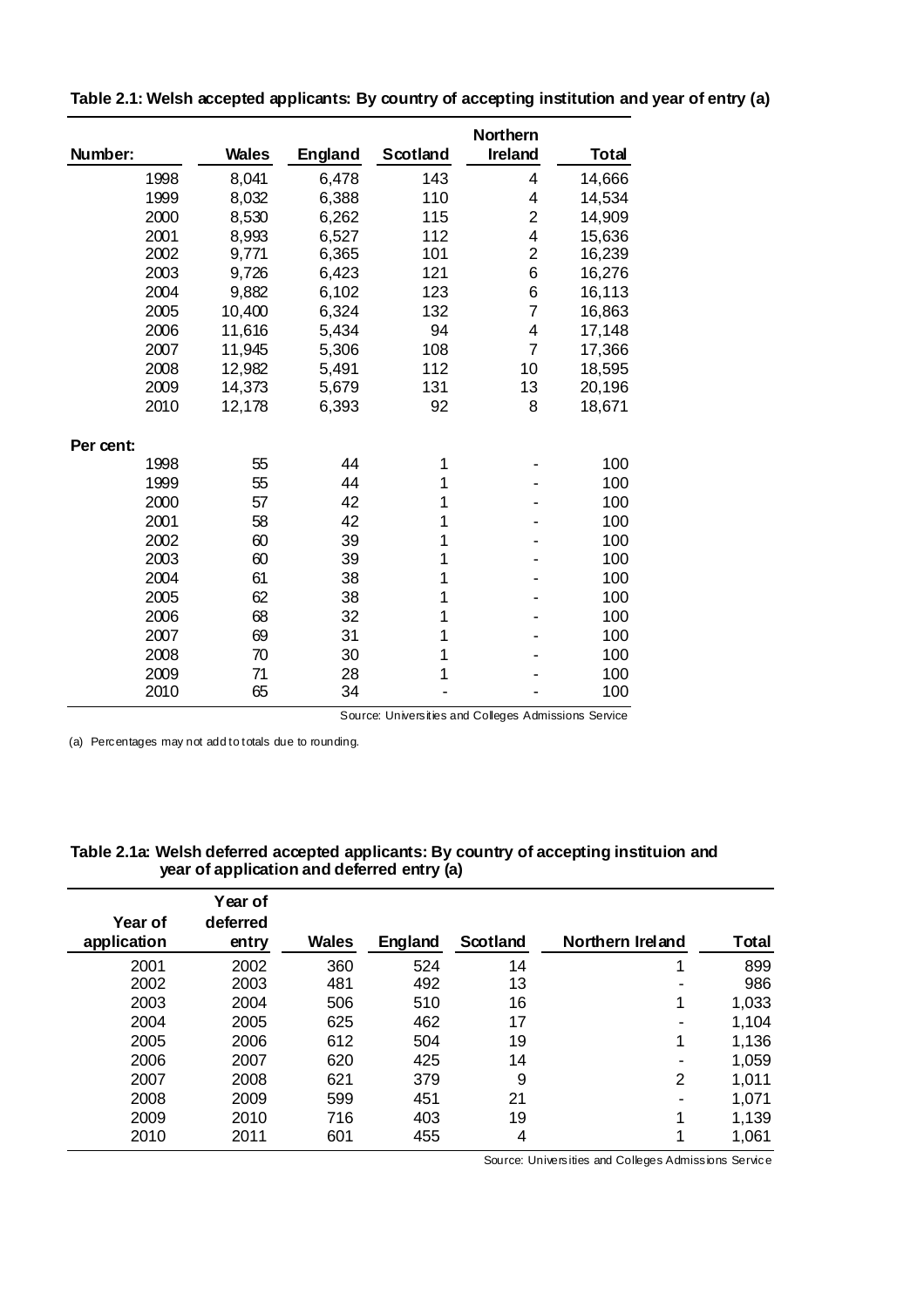|                                 |               | <b>Males</b> |               | <b>Females</b>                                       | Total         |                |
|---------------------------------|---------------|--------------|---------------|------------------------------------------------------|---------------|----------------|
| Country or                      |               |              |               |                                                      |               |                |
| Region of accepting institution | <b>Number</b> | Per cent     | <b>Number</b> | Per cent                                             | <b>Number</b> | Per cent       |
| <b>England</b>                  | 2,886         | 35           | 3,507         | 33                                                   | 6,393         | 34             |
| North East                      | 64            |              | 66            |                                                      | 130           |                |
| Yorkshire & the Humber          | 230           | 3            | 285           | 3                                                    | 515           | 3              |
| North West (b)                  | 645           | 8            | 899           | 9                                                    | 1,544         | 8              |
| East Midlands                   | 228           | 3            | 187           | 2                                                    | 415           | $\overline{2}$ |
| West Midlands                   | 338           | 4            | 406           | 4                                                    | 744           | 4              |
| Eastern                         | 87            |              | 87            |                                                      | 174           |                |
| Greater London                  | 304           | 4            | 370           | 4                                                    | 674           | 4              |
| South East                      | 342           | 4            | 375           | 4                                                    | 717           | 4              |
| South West                      | 648           | 8            | 832           | 8                                                    | 1,480         | 8              |
| Wales                           | 5,262         | 64           | 6,916         | 66                                                   | 12,178        | 65             |
| Northern Ireland                | 2             |              | 6             |                                                      | 8             |                |
| <b>Scotland</b>                 | 36            |              | 56            | 1                                                    | 92            |                |
| Total                           | 8,186         | 100          | 10,485        | 100                                                  | 18,671        | 100            |
|                                 |               |              |               | Source: Universities and Colleges Admissions Service |               |                |

**Table 2.2: Welsh accepted applicants: By Country or region of accepting institution, 2010 entry (a)**

(b) Includes Merseyside.

| Table 2.3: Welsh accepted applicants: By age(a) |
|-------------------------------------------------|
|-------------------------------------------------|

|      | 20 and under  |                 |       | 21 to 24        | 25 to 39 |                 | 40 and over |          | All           |          |
|------|---------------|-----------------|-------|-----------------|----------|-----------------|-------------|----------|---------------|----------|
|      | <b>Number</b> | Per cent Number |       | Per cent Number |          | Per cent Number |             | Per cent | <b>Number</b> | Per cent |
| 2001 | 12,672        | 81              | 1,342 | 9               | 1,238    | 8               | 384         | 2        | 15,636        | 100      |
| 2002 | 13.035        | 80              | 1,419 | 9               | 1,389    | 9               | 396         | 2        | 16.239        | 100      |
| 2003 | 13,038        | 80              | 1,391 | 9               | 1.427    | 9               | 420         | 3        | 16.276        | 100      |
| 2004 | 12,764        | 79              | 1,368 | 8               | 1,549    | 10              | 432         | 3        | 16.113        | 100      |
| 2005 | 13.377        | 79              | 1.564 | 9               | 1.513    | 9               | 409         | 2        | 16.863        | 100      |
| 2006 | 13.516        | 79              | 1,636 | 10              | 1.507    | 9               | 489         | 3        | 17.148        | 100      |
| 2007 | 13,592        | 78              | 1,713 | 10              | 1,621    | 9               | 440         | 3        | 17,366        | 100      |
| 2008 | 14,351        | 77              | 1,992 | 11              | 1.756    | 9               | 496         | 3        | 18.595        | 100      |
| 2009 | 15.331        | 76              | 2.261 | 11              | 1.945    | 10              | 659         | 3        | 20,196        | 100      |
| 2010 | 14,488        | 78              | 2,013 | 11              | 1,731    | 9               | 439         | 2        | 18,671        | 100      |

(a) Percentages may not add to totals due to rounding.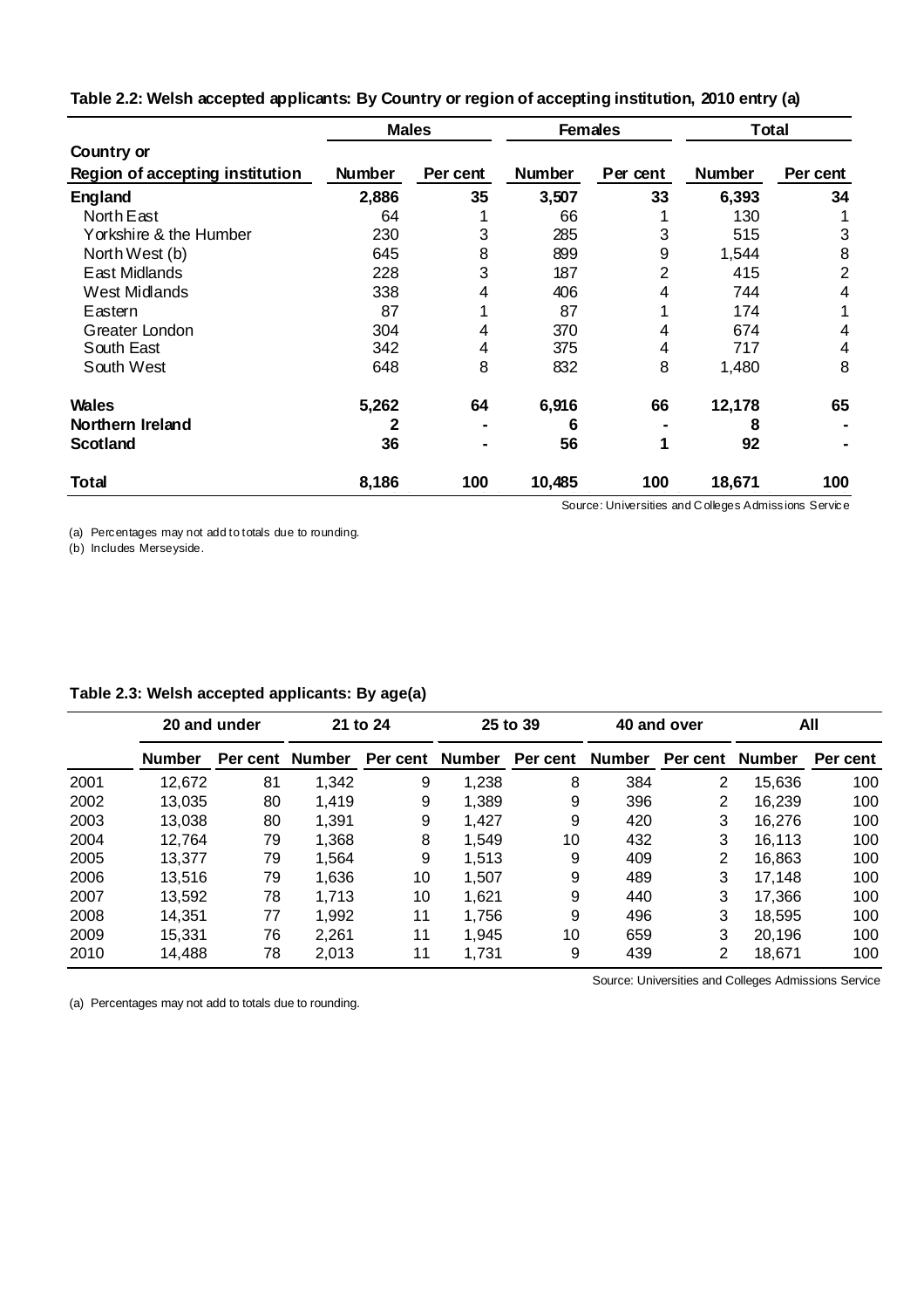|                                                                   | <b>Males</b>  |                         | <b>Females</b> |                | <b>Total</b>  |                          |
|-------------------------------------------------------------------|---------------|-------------------------|----------------|----------------|---------------|--------------------------|
| <b>JACS Subject Group</b>                                         | <b>Number</b> | Per cent                | <b>Number</b>  | Per cent       | <b>Number</b> | Per cent                 |
| Medicine and Dentistry                                            | 194           | $\overline{2}$          | 192            | $\overline{2}$ | 386           | $\overline{2}$           |
| Subjects allied to Medicine                                       | 364           | $\overline{\mathbf{4}}$ | 1,556          | 15             | 1,920         | 10                       |
| <b>Biological Sciences</b>                                        | 751           | 9                       | 928            | 9              | 1,679         | 9                        |
| Veterinary Sciences, Agriculture                                  |               |                         |                |                |               |                          |
| and related subjects                                              | 108           | 1                       | 149            | 1              | 257           | 1                        |
| <b>Physical Sciences</b>                                          | 499           | 6                       | 274            | 3              | 773           | $\overline{4}$           |
| Mathematical and Computer                                         |               |                         |                |                |               |                          |
| Sciences                                                          | 879           | 11                      | 269            | 3              | 1,148         | 6                        |
| Engineering                                                       | 756           | 9                       | 78             | 1              | 834           | $\overline{\mathcal{A}}$ |
| Technologies                                                      | 162           | $\overline{2}$          | 20             |                | 182           | $\mathbf{1}$             |
| Architecture, Building and Planning                               | 226           | 3                       | 72             | 1              | 298           | $\overline{c}$           |
| Social studies                                                    | 399           | 5                       | 948            | 9              | 1,347         | $\overline{7}$           |
| Law                                                               | 319           | $\overline{\mathbf{4}}$ | 546            | 5              | 865           | 5                        |
| <b>Business and Administrative</b><br><b>Studies</b>              | 844           | 10                      | 838            | 8              | 1,682         | $\boldsymbol{9}$         |
| Mass Communications and                                           |               |                         |                |                |               |                          |
| Documentation                                                     | 180           | $\overline{2}$          | 219            | $\overline{2}$ | 399           | $\overline{2}$           |
| Linguistics, Classics and related                                 |               |                         |                |                |               |                          |
| subjects                                                          | 128           | $\overline{2}$          | 346            | 3              | 474           | 3                        |
| European Languages, Literature                                    |               |                         |                |                |               |                          |
| and related subjects                                              | 34            |                         | 141            | 1              | 175           | 1                        |
| Non-European Languages and                                        |               |                         |                |                |               |                          |
| related subjects                                                  | 11            |                         | 19             |                | 30            |                          |
| Historical and Philosophical Studies                              | 316           | $\overline{\mathbf{4}}$ | 339            | 3              | 655           | 4                        |
| Creative Arts and Design                                          | 834           | 10                      | 1,258          | 12             | 2,092         | 11                       |
| Education                                                         | 177           | $\overline{2}$          | 832            | 8              | 1,009         | 5                        |
| <b>Combined Arts</b>                                              | 179           | $\overline{2}$          | 463            | 4              | 642           | 3                        |
| <b>Combined Sciences</b>                                          | 133           | $\overline{2}$          | 135            | 1              | 268           | 1                        |
| <b>Combined Social Sciences</b>                                   | 59            | 1                       | 111            | 1              | 170           | 1                        |
| Sciences combined with Social                                     |               |                         |                |                |               |                          |
| Sciences or Arts                                                  | 433           | 5                       | 413            | 4              | 846           | 5                        |
| Social Sciences combined with Arts<br>General, other combined and | 139           | $\overline{2}$          | 227            | $\overline{2}$ | 366           | $\overline{\mathbf{c}}$  |
| unknown                                                           | 62            | 1                       | 112            | 1              | 174           | 1                        |
| <b>Total</b>                                                      |               |                         |                |                |               |                          |
|                                                                   | 8,186         | 100                     | 10,485         | 100            | 18,671        | 100                      |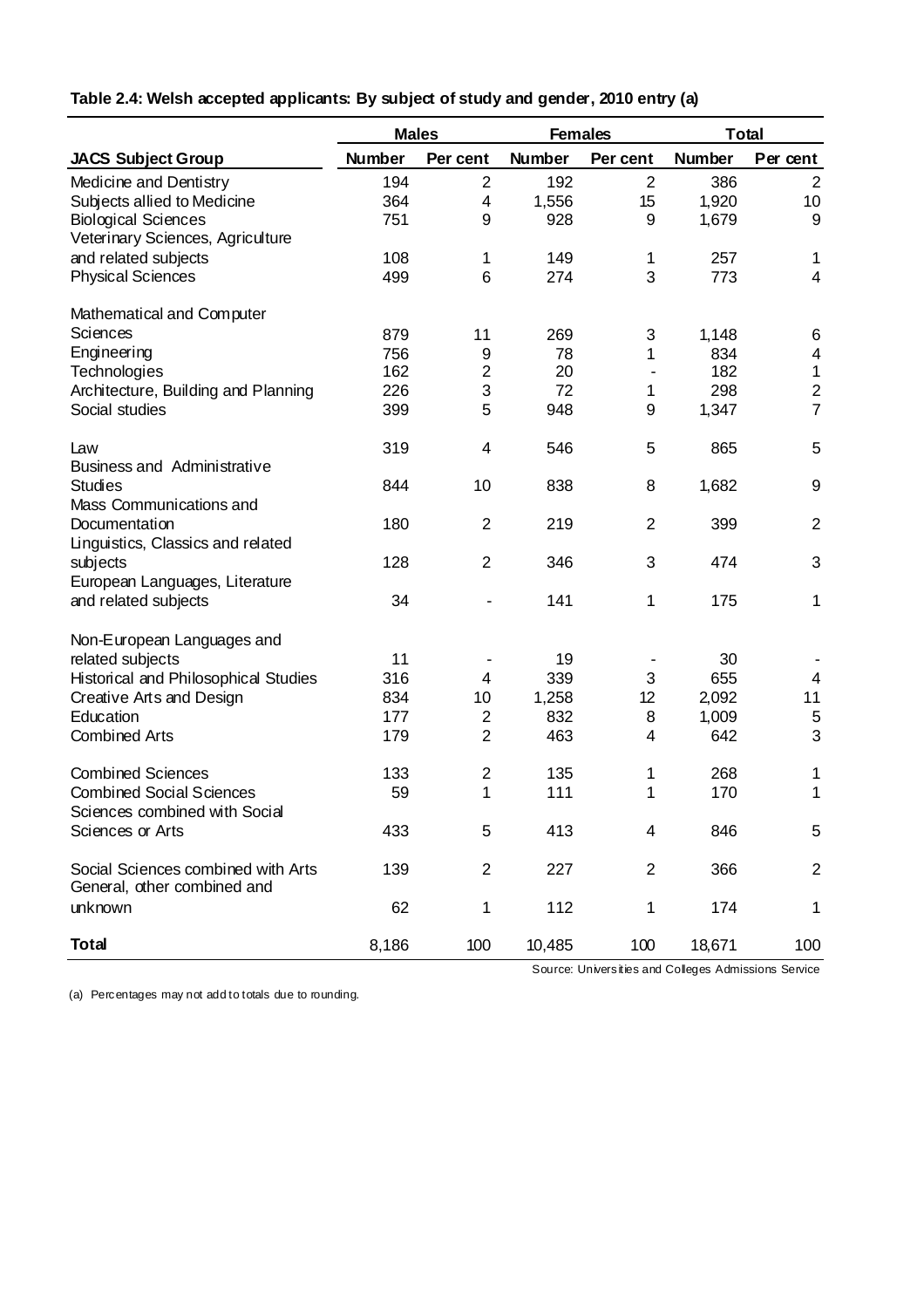|                  |               | <b>Males</b>             |               | <b>Females</b> | Total         |                |
|------------------|---------------|--------------------------|---------------|----------------|---------------|----------------|
| <b>Ethnicity</b> | <b>Number</b> | Per cent                 | <b>Number</b> | Per cent       | <b>Number</b> | Per cent       |
| White            | 7,391         | 90                       | 9,625         | 92             | 17,016        | 91             |
| Mixed            | 155           | 2                        | 196           | 2              | 351           | 2              |
| Asian            | 238           | 3                        | 247           | $\overline{2}$ | 485           | 3              |
| <b>Black</b>     | 95            |                          | 107           | 4              | 202           | 1              |
| Chinese          | 55            |                          | 55            | 4              | 110           | 1              |
| Other            | 39            | $\overline{\phantom{0}}$ | 49            |                | 88            |                |
| Unknown          | 213           | 3                        | 206           | $\overline{2}$ | 419           | $\overline{2}$ |
| <b>Total</b>     | 8,186         | 100                      | 10,485        | 100            | 18,671        | 100            |

## **Table 2.5: Welsh accepted applicants: By ethnicity and gender, 2010 entry (a)**

Source: Universities and Colleges Admissions Service

(a) Percentages may not add to totals due to rounding.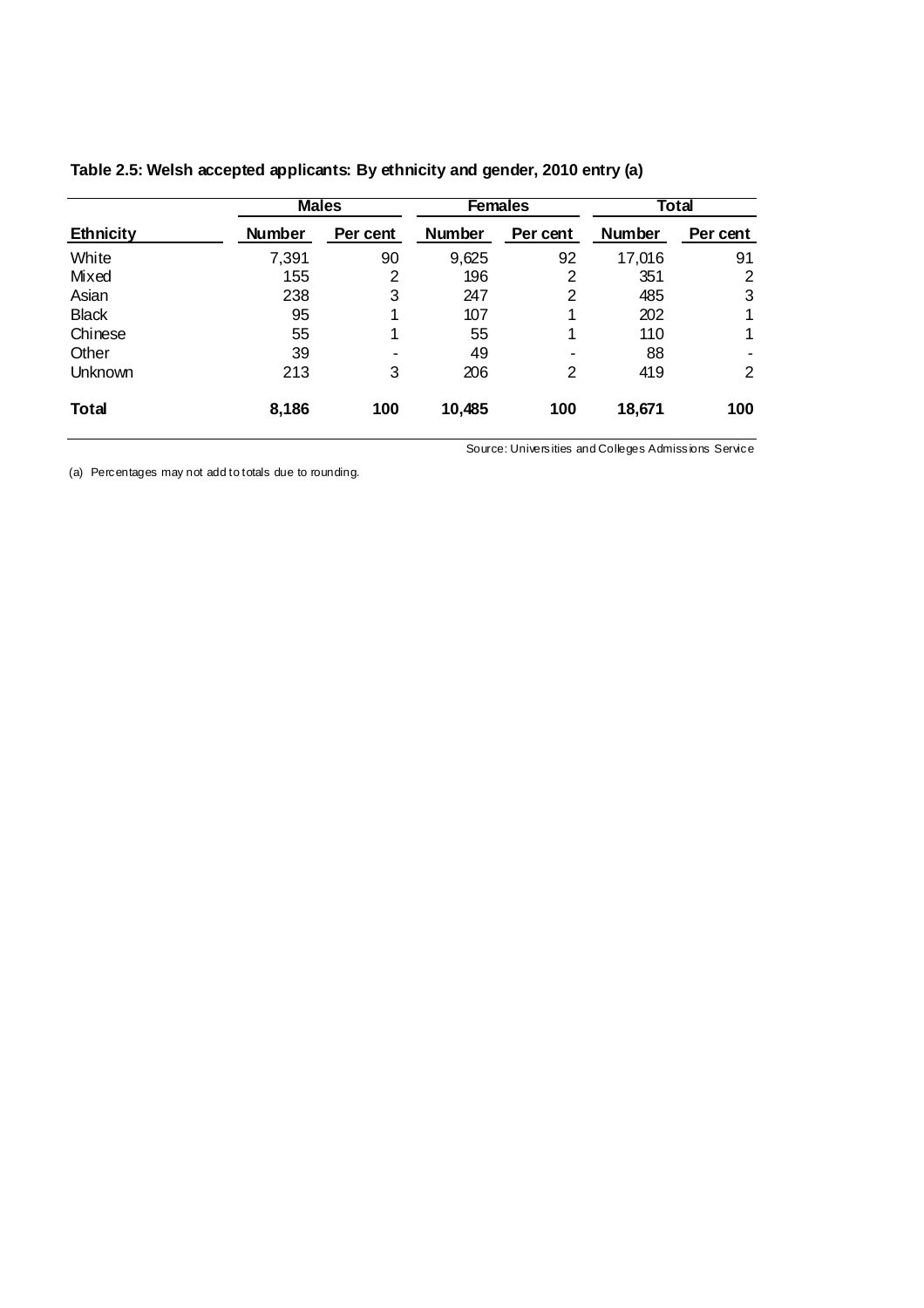## **Notes**

# **1. Glossary**

## **Accepted applicants (accepts)**

The numbers of accepted applicants are close, but not necessarily identical, to the numbers who actually enrol.

# **Age**

An applicant's age (in years) at the end of the September, and before entry to higher education. Summarised into four broad age bands.

# **Applicants**

UCAS applicants are those who apply to full-time, undergraduate higher education courses offered by universities or colleges in membership of the UCAS scheme.

## **Applications**

Up to 2007 entry, each applicant could make up to six applications to different courses and/or institutions. From 2008 entry onwards, each applicant may make up to five applications. From 2000 entry onwards applicants to Medicine were limited to four applications. From 2001 entry this restriction also applied to Dentistry and Veterinary science applicants.

## **Coverage**

UCAS membership is limited to universities and colleges offering higher education courses, and extends to all UK universities (excluding the Open University), most colleges of higher education and some colleges of further education are UCAS members. The full list of institutions for the 2010 entry can be viewed via the link below:

http://www.ucas.com/about\_us/stat\_services/stats\_online/data\_tables/heinstitution/2010

Figures in this bulletin are the number of applicants that have been accepted, through the UCAS scheme, to full-time degree, foundation degree and HND courses starting in Autumn 2010.

## **Deferred entry**

These applicants appear in UCAS statistics only in the year in which they apply. Therefore an applicant who is accepted in 2001 for deferred entry in 2002 appears in the data for 2001 entry only. Tables 1.1a and 2.1a show the numbers of deferred accepted applicants by domicile and accepting country of institution respectively.

## **Ethnicity**

Applicants are asked to record their ethnic origin on the UCAS application form. Provision of this information is voluntary and it is not passed to institutions until after the selection process. Ethnicity is published in detail **(Ethnic origin)** or summarised into broad groupings **(Ethnic group)**. Ethnicity data are only available for home (UK domiciled) applicants. One additional ethnic origin was introduced for 2004 entry: Chinese. This was previously included under the ethnic origin of "Asian", which is therefore not comparable with data from previous years.

## **Region**

Applicant region is based on the home postcode (UK) or the area of permanent residence (overseas). A number of Applicant regional breakdowns are usually available for UCAS data, including Region: country (Government Office Region); Region: continent; Domicile; and Commonwealth.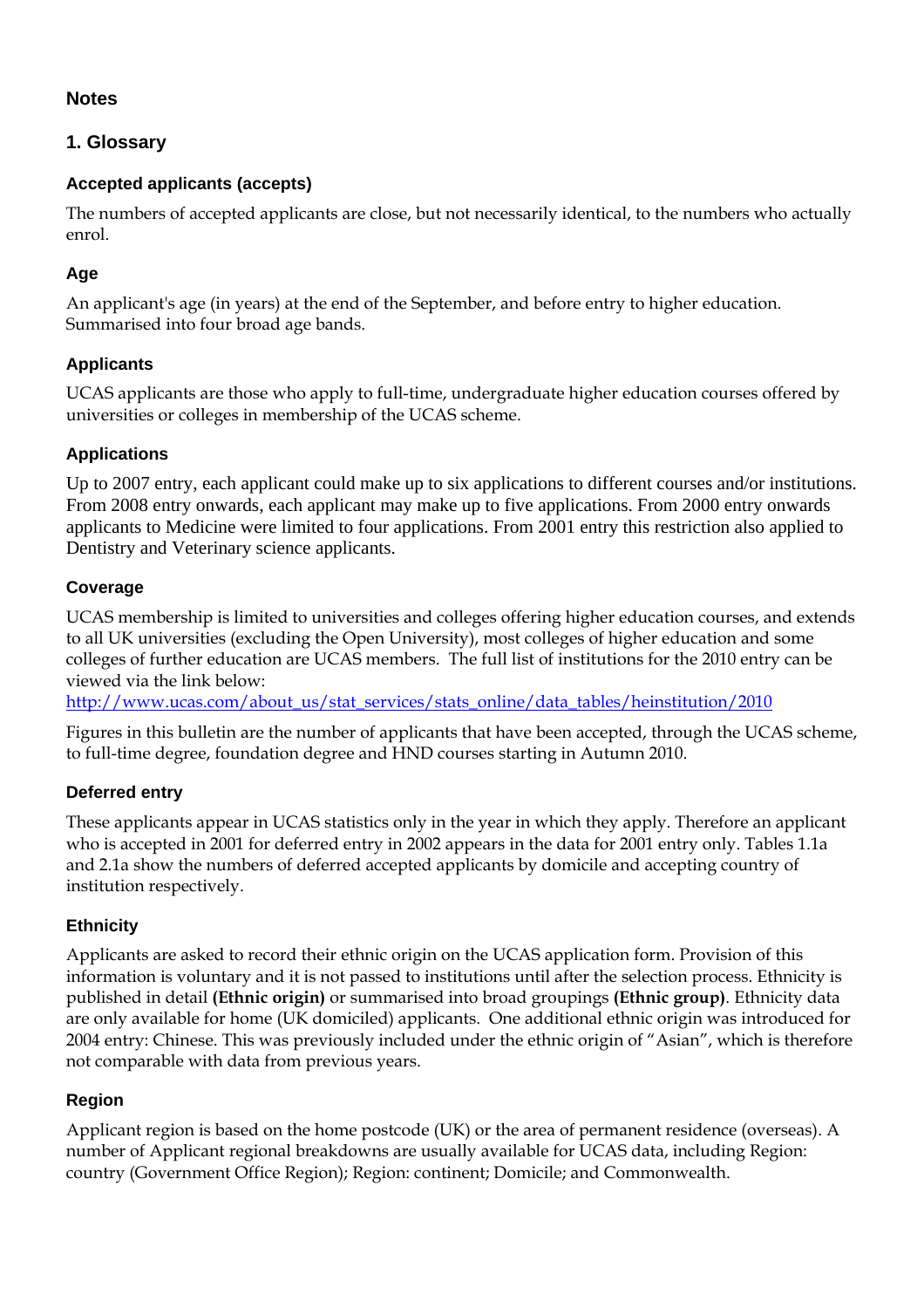## **Subject**

UCAS subject classifications employ the Joint Academic Coding System (JACS). JACS, introduced for 2002 entry, replaces UCAS' Standard Classification of Academic Subject (SCAS), which was used up to and including 2001 entry. Usually presented by broad subject area (Subject group) or detailed subject of study (Subject line). This change in classification means that the data for 2002 entry onwards are not directly comparable with data for previous years.

Where applicants apply to more than one subject area, the subject group listed most frequently on the application form is counted (preferred subject). For some subjects, this creates the impression that there are more people accepted than applied.

# **2. Policy/operational context**

Fees charged by institutions for full-time undergraduate courses have undergone some changes recently. Increased fee levels ('top up fees') were introduced for courses in England and Northern Ireland in 2006/07 and in Wales a year later in 2007/08. Different fee support schemes apply to students from different UK countries. Welsh students starting a course in Wales between 2007/08 and 2009/10 may have been eligible for a Tuition Fee Grant to cover the cost of the increase in fee; however entrants in 2010/11 (excluding deferrals) were not eligible for this grant.

 In 2002, the Welsh Assembly Government (WAG) laid out its long-term strategy for higher education in 'Reaching Higher'. This set out a vision of how the HE sector in Wales would contribute to the achievement of the education and lifelong learning programme to 2010. The strategy set out a range of targets for higher education to be met by 2010, relating to widening access, Welsh medium provision, Wales as a destination of first choice, overseas students, reducing overhead costs, 'spinout' companies from universities and research income.

In response to the Jones Review of Higher Education in Wales in 2009, the WAG published 'For Our Future', a new higher education strategy and plan for Wales which builds upon and replaces 'Reaching Higher', with the two areas of social justice and supporting a buoyant economy forming the basis of the Strategy. The HEFCW corporate strategy sets out the indicators associated with the strategy, available via the following link:

http://www.hefcw.ac.uk/publications/corporate\_documents/corporate\_strategy.aspx

# **3. Key quality information**

This section provides a summary of information on this output against five dimensions of quality: Relevance, Accuracy, Timeliness and Punctuality, Accessibility and Clarity and Comparability.

## **3.1 Relevance**

UCAS is the organisation responsible for managing applications to full-time, undergraduate courses in the UK, together with applications through the Graduate Teacher Training Registry (GTTR), the Conservatoires UK Admission Service (CUKAS) and the UK Postgraduate Application and Statistical Service (UKPASS).

The statistics are used both within and outside the Welsh Assembly Government to monitor educational trends and as a baseline for further analysis of the underlying data. Some of the key users are:

- Ministers and the Members Research Service in the National Assembly for Wales;
- Officials in the Welsh Assembly Government;
- Other government departments;
- The Higher Education Funding Council for Wales;
- Higher Education Institutions and representative bodies;